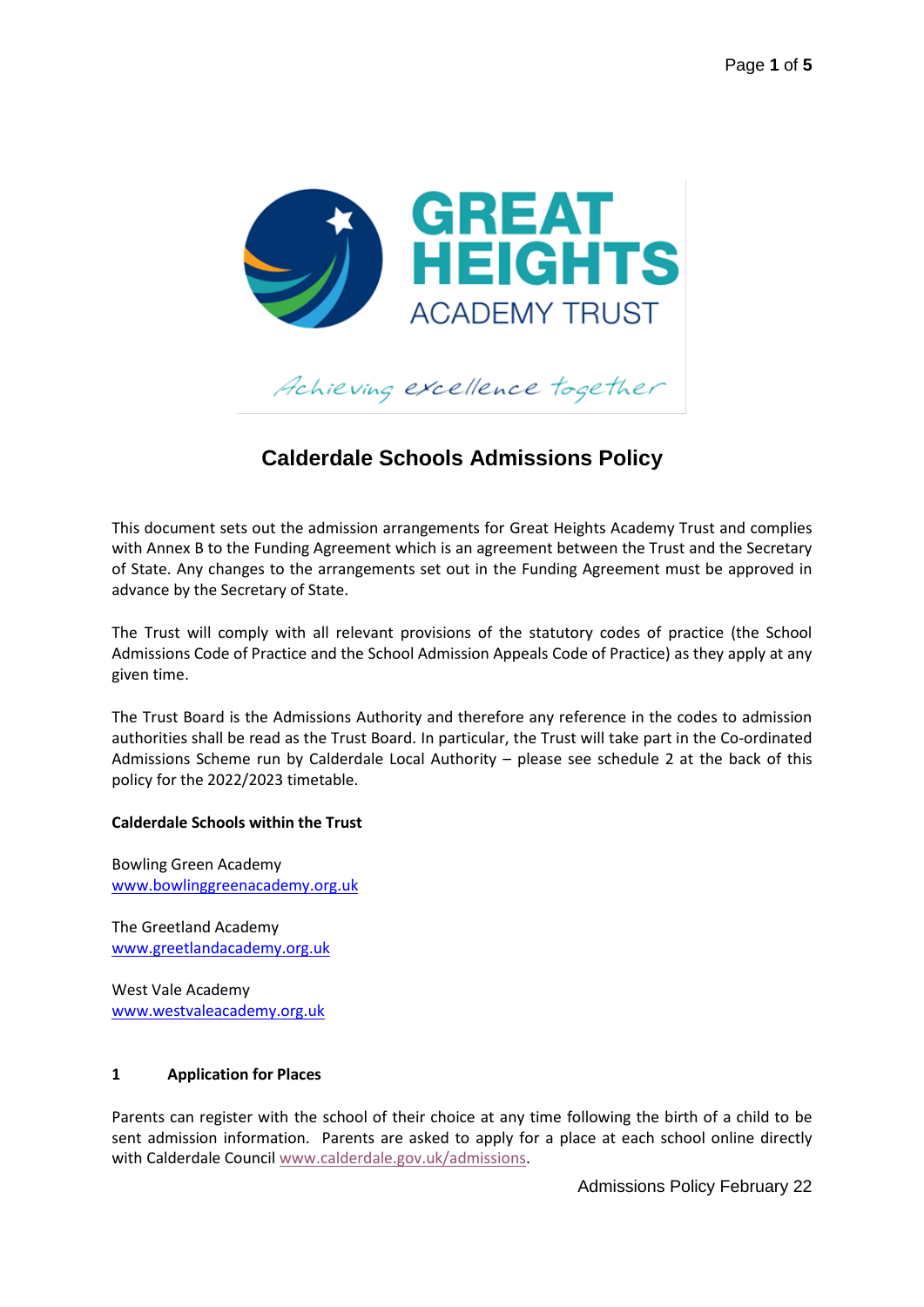### **2 Allocation of Places**

There are 23 places available at Bowling Green Academy; 60 reception places available at The Greetland Academy and 26 places available at West Vale Academy each year. **Admissions for each school will be treated in their entirety separately. If an application is made for one school within the Trust consideration cannot be given for a place at any other schools in the Trust.** Allocation of places is made using the following criteria:

2.1 Where fewer applications than the figure quoted above are received, the Trust will offer a place to all those who have applied.

2.2 Where the number of applications for admissions exceeds the above figures, applications will be considered against the criteria set out below and in the priority order stated:

- 2.2.1 Pupils in public care (Children Looked After), or pupils who were looked after, but ceased to be so because they became adopted or became subject to a child arrangement or had a special guardianship order right after being looked after.
- 2.2.2 Pupils who were previously in state care outside of England and have ceased to be in state care as a result of being adopted.
- 2.2.3 Pupils who have a brother or sister (including step/half brothers and sisters) permanently resident in the same household and currently attending the school and who will be at school at the start of the academic year, in other words, excluding pupils in their final year.

#### 2.2.4 Other children

Please see Appendix I for additional information relevant to the oversubscription criteria.

# **3 Notification of Places**

In accordance with the Co-ordinated Admissions Scheme run by Calderdale MBC, the local authority will make the formal offer of a place to parents or guardians on behalf of the Trust Board. You will receive notification either by letter or email. The individual schools will also contact parents to either accept or reject the offer of a place. This will in no way affect parents' right of appeal for a place at another school but will allow the school to re-allocate a rejected offer to another child.

# **4 Fair Access Protocol**

All Calderdale Schools will participate in the Fair Access Protocol to ensure that unplaced children, especially the most vulnerable, are allocated a school place as quickly as possible.

# **5 Appeals Procedure**

Parents who wish to appeal against the decision not to offer their child a place at the Trust must appeal to Calderdale MBC. If a place has not been offered in the first instance an appeals letter will be sent direct from Calderdale MBC explaining the process of appeal.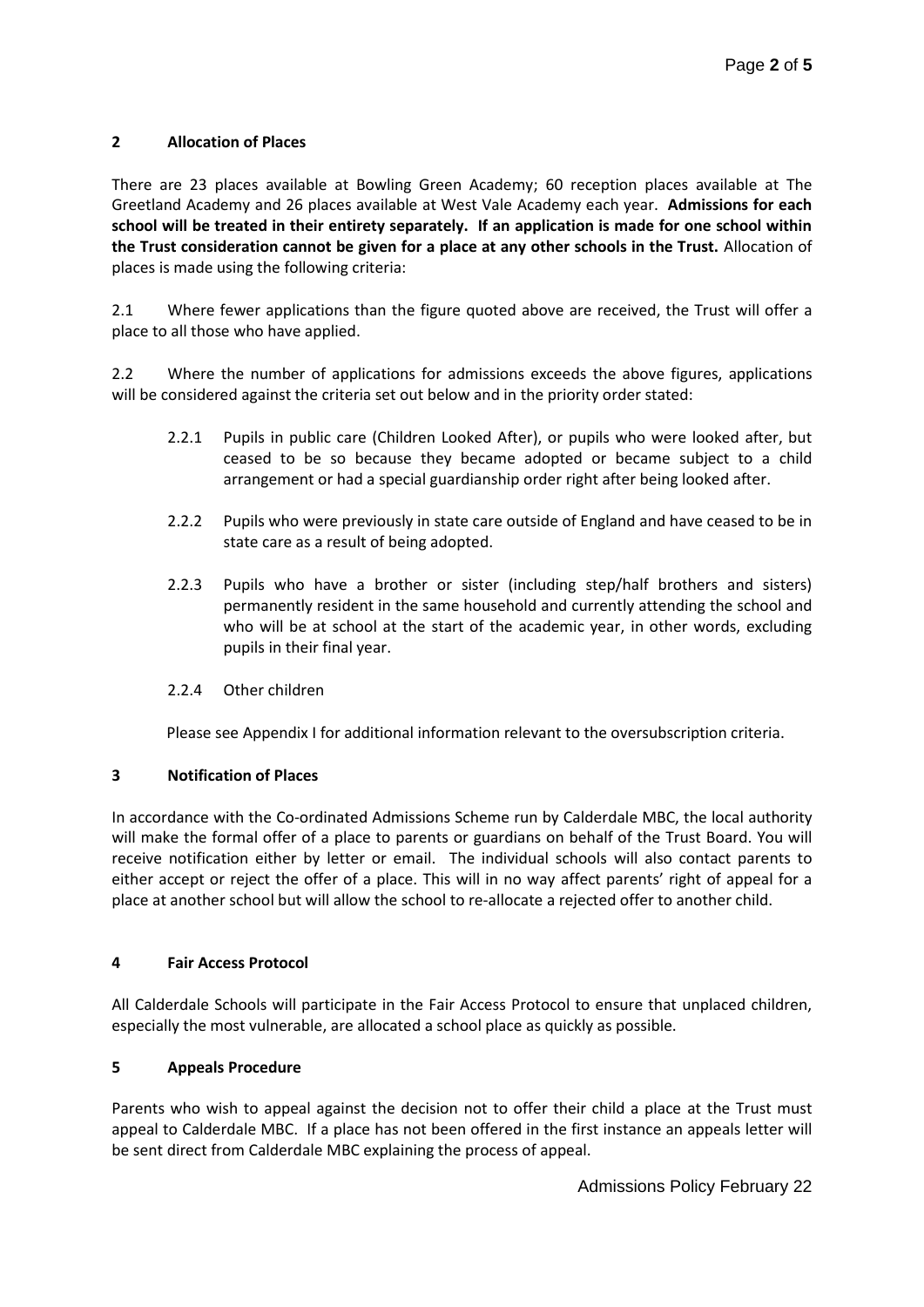The appeals will be heard by an independent appeals panel. The Appeals Panel will take all reasons and the admission authority's admission arrangements into consideration when reaching its decision. The Appeal's Panel's decision will be completely independent of any previous decision taken by the admissions authority. The decision of the independent appeals panel is binding and final. Only one appeal for a school in the same academic year will be considered unless there have been significant changes in the circumstances relevant to the application.

### **6 Re-Allocation (Waiting) list**

Where an application for a place at either school has been submitted and refused as a consequence of insufficient places, then a pupil's name will be retained on a waiting list until the end of the academy year where this has been requested by the parent/guardian.

Waiting lists will be maintained in the order of the published oversubscription criteria.

### **7 In-Year Applications**

In year places will become available when the number in each class falls below 23 (Bowling Green), 30 (Greetland) or 26 (West Vale). For parents requesting a transfer of primary school the 'In Year Application Form' must be used as a means of expressing one or more preferences (up to a maximum of three). This is applicable to parents/guardians resident in the Local Authority area wishing to express a preference for their child to be admitted to a school within the Local Authority area or another Local Authority's area.

#### **8 Consultation**

The Trust will consult with local groups and schools if changes to these arrangements have been proposed. They will consult on the full admission arrangements every seven years even if no changes are proposed. Admission information will be made available on the Trust website.

#### **9 Record Keeping**

Any parents who apply for a place for their child at any of the Trust schools will have their information on the school's records during the admissions process. If the child successfully receives a place at the school then their personal information will be kept and input to the child's school file. If the child is unsuccessful then the details will be placed on a waiting list. A parent can request for their child to be removed from the waiting list at any time. The school will keep the parent and child's details on the waiting list and review the list annually, if you are happy to remain on the list then your personal details will be held securely until a place becomes available or until you ask to be removed from the list. If you no longer wish to remain on the waiting list, please notify the school so that your information can be confidentially and securely destroyed.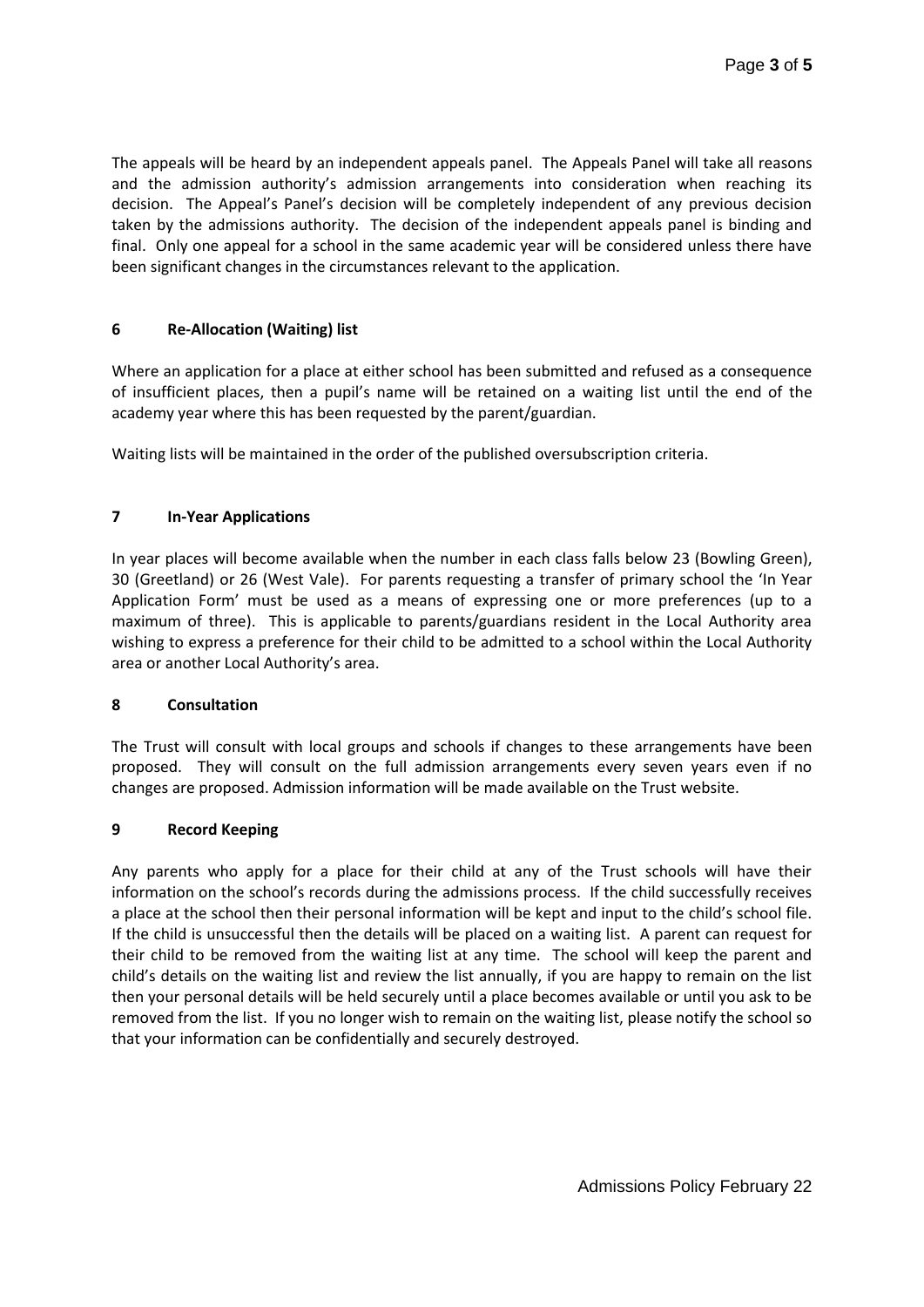### **SCHEDULE 2**

### **Timetable of Co-ordinated Scheme**

| 18 November 2022 | Admission to Primary School Leaflet available for parents/carers. Applications<br>must be made online from this date. |
|------------------|-----------------------------------------------------------------------------------------------------------------------|
| 15 January 2023  | <b>CLOSING DATE:</b> Deadline for submitting online applications.                                                     |
| 17 April 2023    | NATIONAL OFFER DAY. Notification to parents.                                                                          |
| 1 May 2023       | Last date to request re-allocation                                                                                    |
| 15 May 2023      | Parents/carers notified of the outcome of reallocation requests.                                                      |
| June/July 2023   | Appeals will take place                                                                                               |